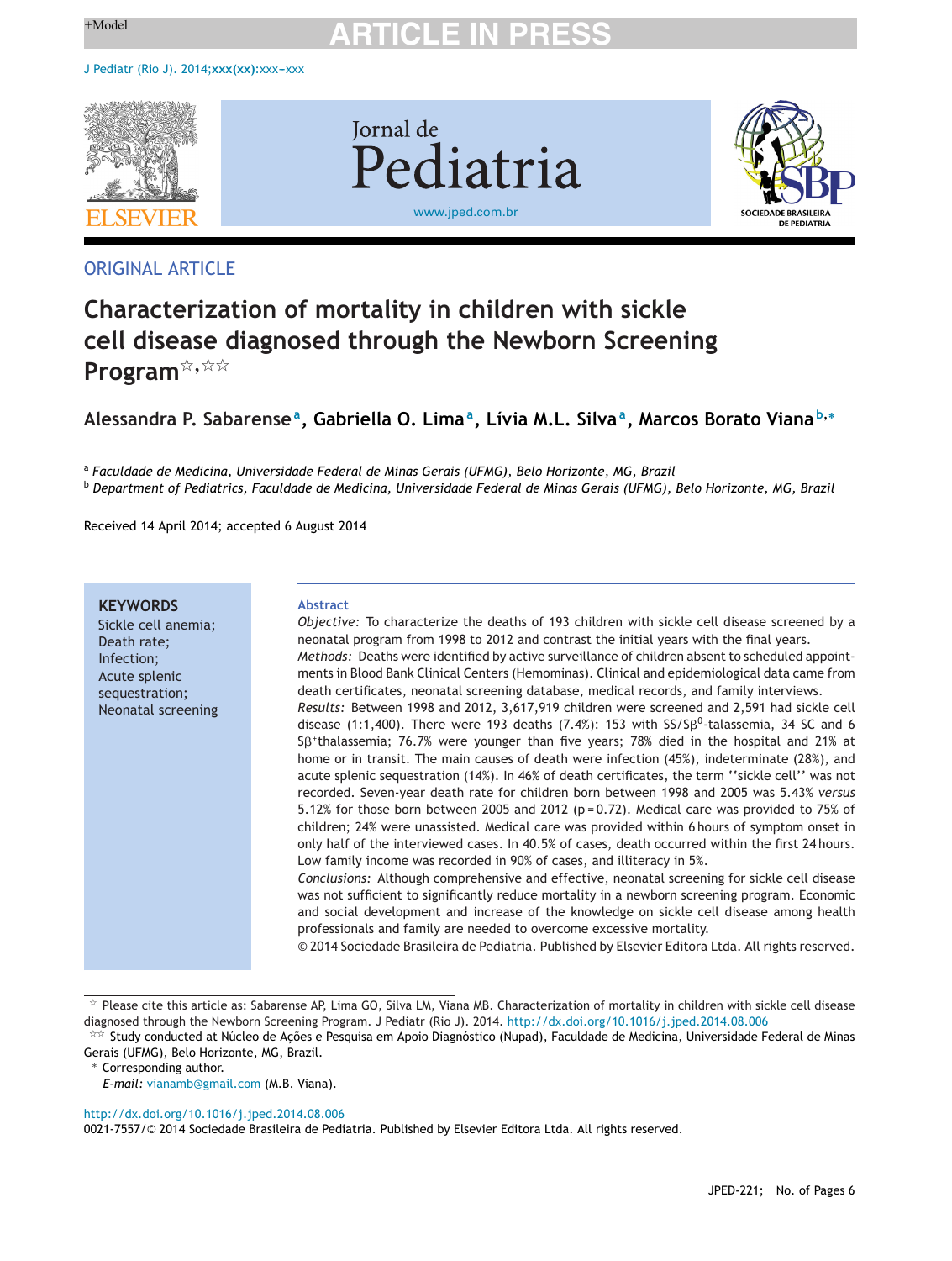#### **PALAVRAS-CHAVE**

Anemia falciforme; Mortalidade; Infeccão; Sequestro esplênico agudo; Triagem neonatal

#### **Caracterizac¸ão do óbito de crianc¸as com doenc¸a falciforme diagnosticadas por Programa de Triagem Neonatal**

#### **Resumo**

Objetivo: Caracterizar os 193 óbitos de crianças com doença falciforme diagnosticadas por programa de triagem neonatal entre 1998-2012 e comparar os primeiros com os últimos anos. *Métodos:* Os óbitos foram identificados pela busca ativa das criancas ausentes nas consultas agendadas nos hemocentros. Dados clínicos e epidemiológicos provieram dos documentos de óbito, banco de dados da triagem neonatal, prontuários médicos e entrevistas com familiares. Resultados: Entre 1998-2012 foram triadas 3.617.919 criancas, 2.591 com doenca falciforme (1:1.400). Ocorreram 193 óbitos (7,4%): 153 com SS/S $\beta^0$ -talassemia, 34 SC e 6 S $\beta^*$ -talassemia; 76,7% em criancas com menos de 5 anos; 78% faleceram em hospitais e 21% em domicílio ou trânsito. Causas principais do óbito: 45% infecção, 28% indeterminada, 14% sequestro esplênico agudo. Em 46% dos documentos de óbito, não houve registro do termo ''falciforme''. A taxa de mortalidade até sete anos das crianças nascidas entre 1998-2005 foi 5,43% *versus* 5,12%, entre 2005-2012 (p=0,72). Receberam assistência médica 75% das crianças; 24% ficaram desassistidas. Pelas entrevistas, atendimento médico teria ocorrido nas primeiras seis horas do início dos sintomas em metade dos casos. O óbito ocorreu em 40,5% dos casos, nas primeiras 24 horas. Baixa renda familiar foi registrada em 90% dos casos e analfabetismo em 5%.

Conclusões: A triagem para doenca falciforme, mesmo abrangente e eficaz, não foi suficiente para reduzir significativamente a mortalidade no Programa de Triagem Neonatal. Necessita-se de desenvolvimento econômico e social do estado e ampliação, pela educação continuada, do conhecimento sobre a doença falciforme entre os profissionais de saúde e familiares.

© 2014 Sociedade Brasileira de Pediatria. Publicado por Elsevier Editora Ltda. Todos os direitos reservados.

### **Introduction**

Sickle cell disease (SCD) comprises a group of hematologic disorders of genetic origin, whose main feature is the predominance of hemoglobin S (HbS) in red blood cells. SCD has great clinical and epidemiological importance, being considered a public health problem in Brazil.<sup>1-3</sup>HbS in homozygous form (HbSS), called sickle cell anemia (SCA), is the most common genotype and the most severe clinical presentation of the disease. The concept of SCD also includes double heterozygosity for HbS with other hemoglobin variants (HbSC, HbSD-Punjab, and others) and the interaction of HbS with beta thalassemia (HbS/ $\beta^0$  and HbS/ $\beta$ + thalassemias). $^{4,5}$  $^{4,5}$  $^{4,5}$ The main determinants of the clinical manifestations of the disease are the vaso-occlusive phenomena and chronic hemolysis.[4](#page-5-0)

Hemoglobinopathies are responsible, worldwide, for 3.4% of deaths in children under 5 years.<sup>6</sup> [P](#page-5-0)atients with SCD have high rates of morbidity and mortality, mainly in developing countries.<sup>7</sup> [E](#page-5-0)ven in developed countries, although mortality in children has decreased, SCD is still a significant cause of mortality in adolescents and adults.<sup>[8](#page-5-0)</sup>

A prevalence of 25,000-30,000 individuals with SCD is estimated in Brazil, with an incidence of 3,500 cases per year. $9$  In the state of Minas Gerais (MG), the incidence of SCD is 1:1,400 screened newborns, based on data from the Neonatal Screening Program (NSP-MG).[10](#page-5-0)

A study conducted in MG<sup>[10](#page-5-0)</sup> characterized the death of 78 children with SCD screened by the NSP-MG in the period of 1998-2005 and concluded that most deaths occurred in children under 2 years and individuals with HbSS, mainly due to

infection (septicemia and pneumonia). A predominance of in-hospital deaths was observed; however, the occurrence of at home or in-transit deaths was still significant. An indeterminate cause of death on the death certificate was frequent, which would indicate a lack of knowledge among physicians regarding SCD and acute events that are determinants of death.

This study aimed to characterize the deaths of children with SCD that had been screened by the NSP-MG between 1998 and 2012. Whenever possible, comparative analysis of deaths of children born between March of 1998 and February of 2005 with those born between March of 2005 and December of 2012 was performed to describe possible changes regarding the quality of care provided to these children.

## **Methods**

The population investigated in this study consisted of 117 children diagnosed with SCD at the NSP-MG, followed-up in the Blood Banks of Fundação Hemominas, and who died in the period from March 1, 2005 to February 29, 2012. In several analyses, 76 deaths that occurred between March of 1998 and February of 2005 were added to the sample (of the 78 deaths reported, two children were excluded, whose birth was prior to March 1,1998),<sup>[10](#page-5-0)</sup> totaling 193 deaths and thus complementing the 14 years of the study.

The NSP-MG performs screening for SCD since March of 1998. All 853 state municipalities are registered. In 2010, 91.44% of the infants born in the state of Minas Gerais were screened at the Center for Diagnostic Support Action and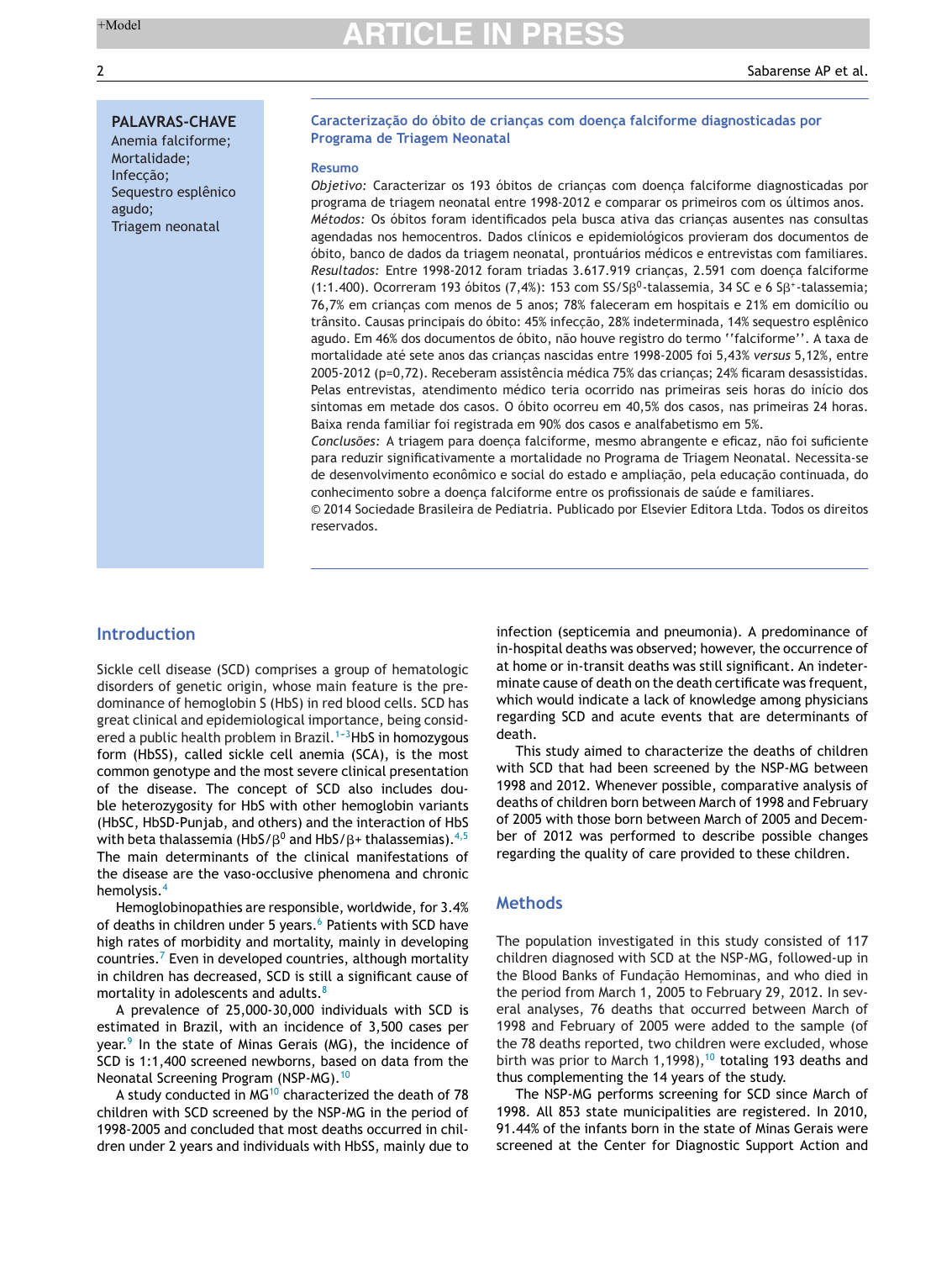#### Mortality of children with sickle cell disease 3

Research (Núcleo de Acões e Pesquisa em Apoio Diagnóstico [NUPAD]), and free medical treatment and follow-up was offered to those born with SCD.

The information on death results from an investigation conducted by the Control and Treatment Department of NUPAD due to non-attendance at scheduled consultation at the Blood Bank. The active searches performed encompass all screened patients with SCD followed-up at the outpatient clinic of Fundacão Hemominas throughout the state. Therefore, it can be stated that all deaths that occurred during the study period were recorded.

The data for this research came from the NUPAD database, death certificates, the Brazilian Unified Health System database (DATASUS), the Brazilian Institute of Geography and Statistics (Instituto Brasileiro de Geografia e Estatística [IBGE]), medical records of Fundação Hemominas, and from interviews with the children's family members.

The information in the NUPAD database was used to perform an active search of the 117 families whose children had died between 2005 and 2012. The interview was performed with the child's guardian, using a semistructured form used by Fernandes et al.<sup>[10](#page-5-0)</sup> A total of 81 families were interviewed by the researcher and three families were interviewed by nurses from the referral Basic Health Units.

Five families refused to be interviewed, one was unable to talk about the subject, and 27 were not located. The interview covered five aspects: (1) death-related circumstances; (2) follow-up of SCD and the occurrence of other acute events; (3) family's socioeconomic and cultural conditions, which considered *per capita* income, education, parents' occupation, and housing conditions; (4) considerations about their experience with the child; (5) applying the scale of knowledge on SCD to the families, consisting of 20 questions with answer options: ''right'', ''wrong'', or ''I don't know.'' The interview was performed only after the informed consent form was signed, which encompassed the objectives, purpose, and benefits of the research.

Regarding the causes of death, they were considered as indeterminate when the physicians showed ambiguity in the medical records of the death certificate, regardless of where the death occurred and whether the child received assistance, thus making it impossible for researchers to determine its cause.

For the statistical analysis, comparisons of frequencies between nominal variables were made using the chi-squared test without continuity correction. Tests with a probability of alpha error  $\leq$  0.05 were considered significant.

The study was approved by the Ethics Committee of Universidade Federal de Minas Gerais (UFMG) and Fundação Hemominas.

### **Results**

#### **March of 1998 to February of 2012 (193 deaths)**

A total of 3,617,919 children were screened through the NSP-MG. Of these, 2,591 children had a hemoglobin profile compatible with SCD and 193 of them died (7.4%), of whom 97 (50.3%) were males. Regarding genotypes, 153 had  $SS/S\beta^0$  thalassemia (79.3%), 34 had SC- (17.6%), and six had  $S\beta$ + -thalassemia (3.1%).

Most children who died 150 (77.7%) lived in urban areas of the municipalities. When the municipalities in the state of Minas Gerais that recorded deaths are considered, 98 of 378 children diagnosed with SCD (25.9%) died in the small municipalities, i.e., towns with up to 50,000 inhabitants. This is in contrast with the 93 deaths among 1,228 children (7.6%) from medium or large-sized municipalities, plus the large cities (p < 0.000001). Two children died out of the state.

The median age at blood collection for screening was 6 days; 75% of the children were screened at up to 8 days of life. The median age at the first visit to the Blood Bank Clinical Center was 1.4 months. Twelve children (6.2%) died prior to the first consultation; nine died before reaching 60 days, the maximum period of waiting until the first consultation in Blood Banks, mostly due to prematurity and its complications, according to the death certificates assessed by the researchers. Three children died at 105, 122, and 131 days of age, two of them with severe congenital cardiomyopathy. The other child died with acute splenic sequestration in the city of Vitória (ES), without undergoing the consultation at the Blood Bank in Valadares (MG); two families were interviewed by the researchers.

It was observed that 56.5% of deaths occurred in children younger than 2 years of age and 76.7% occurred in children younger than 5 years. The median age at death was 1.7 years. Fig. 1 shows the distribution by age range.

According to information obtained from the death certificates and interviews with family members, there was a prevalence of in-hospital deaths (78%), but the occurrence of 21 home (11%) and 19 in-transit (10%) deaths should be emphasized.

Infection, including septicemia, pneumonia/acute chest, and gastroenteritis, was the leading cause of deaths in this group (45%), followed by indeterminate causes (28%). Acute splenic sequestration (ASS) was the third cause of death (14%), as shown in [Fig.](#page-3-0) 2. Among the children with  $SS/5\beta^{0}$ thalassemia, ASS was the cause of death in 17.6%.

Most children (75%) received medical care before death; however, the number of children that went unassisted (24%)



**Figure 1** Distribution, by age group, of the deaths of 193 children with sickle cell disease who died between March of 1998 and February of 2012.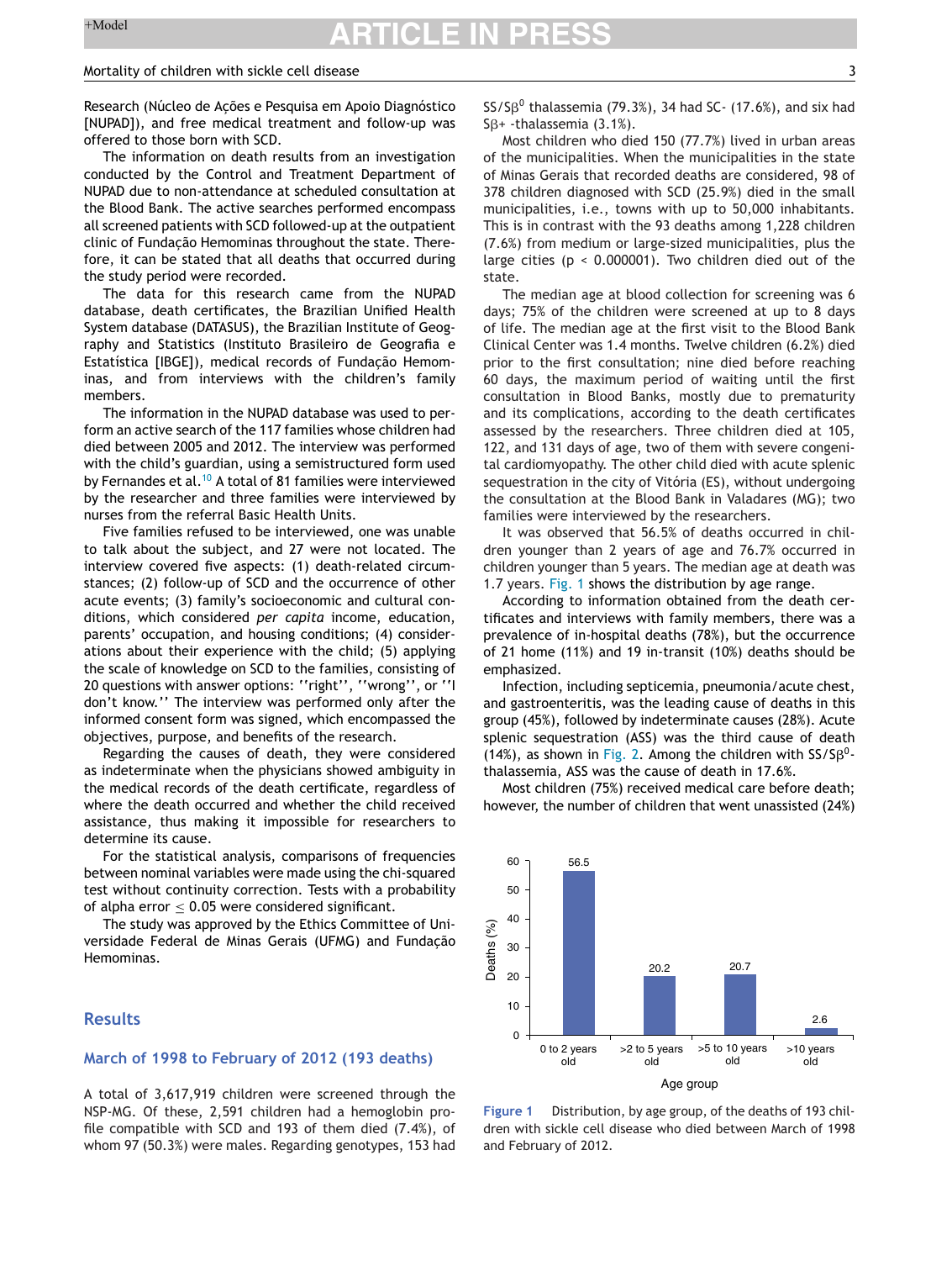<span id="page-3-0"></span>



**Figure 2** Causes of death of 193 children with sickle cell disease who died between March of 1998 and February of 2012, according to information extracted from death certificates, the database of the Núcleo de Ações e Pesquisa em Apoio Diagnóstico (Nupad, UFMG), and interviews.

was significant. There was no recording of the terms ''SCD'' or ''SCA'' as cause of death in a significant number of death certificates (46%).

## **March of 2005 to February of 2012 (117 deaths)**

The interviews ( $n = 84$ ) showed that 46.4% of children were treated within the first 6 hours after symptom onset during the event that caused the death; 64.3%, within 24 hours; and 26.2% died without medical attention. Death occurred within 12 hours of symptom onset in 30% of cases and, in 40.5%, within the first 24 hours. Fever, pain, pallor, and vomiting were the most common initial symptoms related to death, as reported by family members. The hospital was the first health care service sought by approximately 60% of families, followed by Basic Health Units (12%).

After the first consultation, 30 children were referred to other care units, 24 by ambulance. Of these, three died during transfer and one died before transport arrived. Only 13.8% of the children were transported while on medication.

Regular use of prophylactic antibiotics and folic acid was reported by 90% of the families. Approximately 74% of the children received special immunobiologic agents. Regarding the clinical evolution prior to death, 58.3% of the children had been admitted to the hospital at least once and 23.8%, more than three times. Painful crisis had occurred in almost 60% of the children before the event which resulted in the death, and 46.4% had received transfusions. ASS had already occurred in 27.4% of the children.

Regarding the socioeconomic status of families, 91.6% had a monthly *per capita* income equal to or smaller than one minimum wage and 50% received federal benefits. As for education, 5% of the families were illiterate.

Only 54.8% of the families received regular visits of the Family Health Program (FHP) agents while the child was alive. The cognitive questionnaire applied to the families  $(n = 41)$  showed that 85.4% obtained over 60% of correct answers.

Considering the total of 1,733 appointments scheduled in blood centers for the 117 children who died, 359 appointments (20.7%) were not attended because the families failed to come. All appointments were rescheduled, but the control system does not inform the success of such procedure.

## **Comparisons between the study periods**

In the first seven years, a total of 1,399 children were screened and 76 deaths occurred until February 28, 2005, with a mortality rate of 5.43%. In the last seven years, 1,192 children were screened and 61 died, with a mortality rate of  $5.12\%$  (p = 0.72). In the first period,  $55/76$  deaths (72.4%) occurred before the age of 2 years; in the second period,  $47/61$  (77.0%,  $p = 0.53$ ). The remaining 56 deaths, totaling 193, occurred in children born in the first seven years, but died in the second period and thus, were not included in the statistical calculations.

In the first seven-year period, 25.3% of the deaths occurred at home or in transit; in the second, the mortality rate decreased to 18.1% ( $p = 0.28$ ). The lack of medical care at the time of death also decreased from 28.0% to 21.6% (p = 0.39). The mentioning of the term ''sickle cell'' in death certificates was significantly more frequent (60.5%) in the last seven-year period, when compared to the first period  $(42.1\%, p = 0.017)$ .

### **Discussion**

The sample reflects the overall health reality of children with SCD screened during the 14 years of the NSP-MG, as all deaths of children followed at Blood Bank Clinical Centers were informed. This represents the total number of deaths, which configures a population-based study.

The present study, as others,  $11,12$  observed no significant difference between genders in the incidence of deaths in the assessed age range.

This and several other studies<sup>11,13-17</sup> have demonstrated that the highest frequency of deaths occurred in patients with HbSS (79.3%), the most common and most clinically severe genotype. The relatively high frequency of deaths in children with  $S\beta$ + thalassemia (6.5%) does not correspond to reality, as only from 2010 onwards all suspected cases of SCD in NSP-MG were confirmed by molecular biology techniques. The diagnosis of this subtype of SCD may be overestimated in the neonatal period due to blood transfusions not reported by family members or errors in the interpretation of small concentrations of HbA.

Three quarters of the children diagnosed between 2005 and 2012 underwent neonatal screening for SCD in up to 8 days of life, less time than the 18 days in the initial period between 1998 and 2005,  $10$  which shows improvement of the NSP-MG.

The distribution of children per age range at the time of death shows increased occurrence of deaths in those younger than 5 years, similar to that observed by other authors.<sup>11,18-22</sup> Nonetheless, some authors<sup>[4,8,12,16,23,24](#page-5-0)</sup> have reported that infant mortality rate due to SCD is decreasing and the median age of death is increasing. In the present study, the high mortality in children younger than 5 years is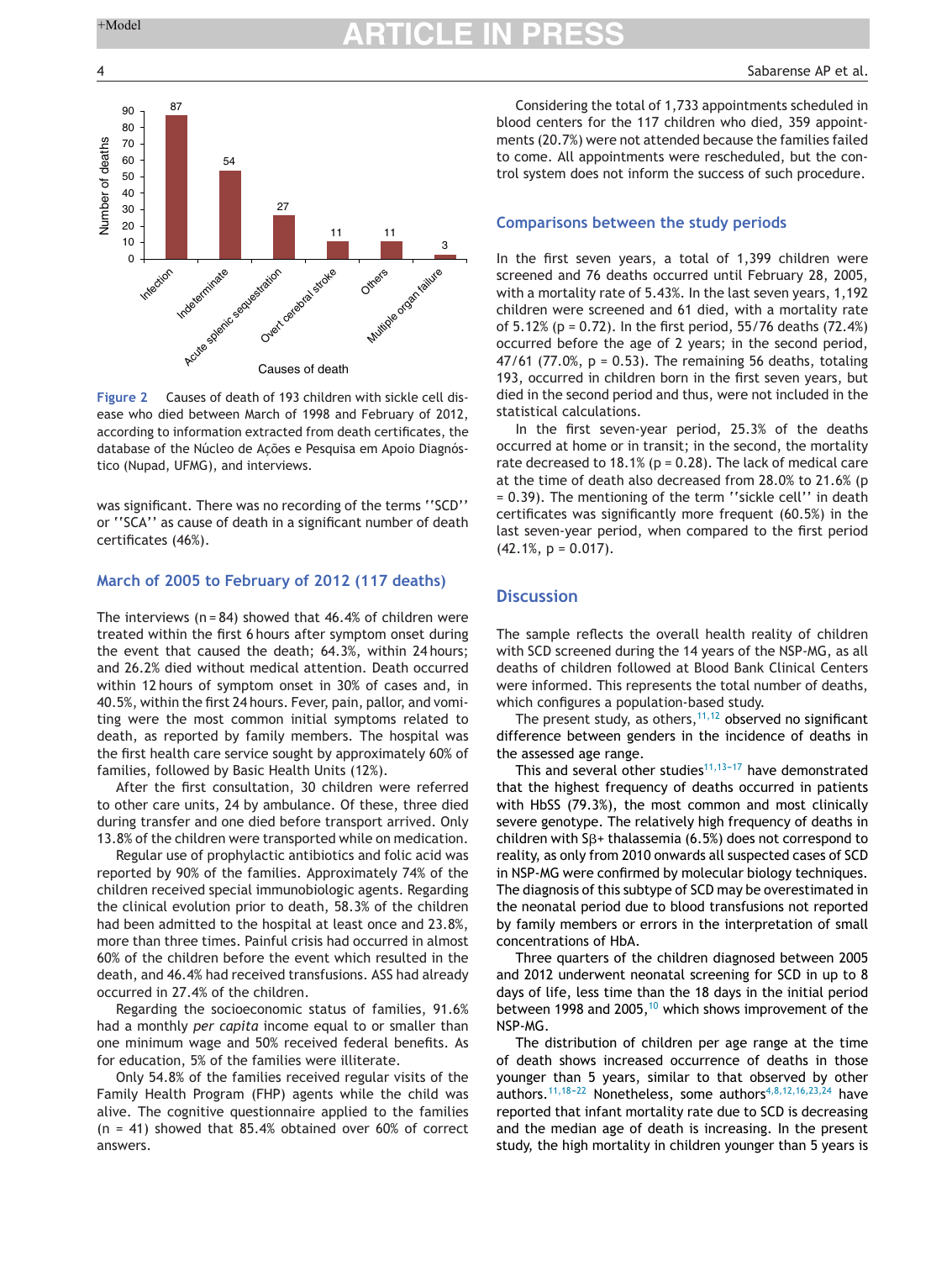#### Mortality of children with sickle cell disease 5

explained by the higher incidence of potentially fatal events in this age group, such as infections and ASS.

Although in-hospital deaths were the most prevalent, it is noteworthy that one-fifth of them occurred at home or in-transit. This can be explained by several factors, such as family residence located far from the health service, difficulty getting to the service, low socioeconomic and educational levels, in addition to the family's incapacity to identify risk situations for the child. The statistically non-significant increase of 11% in the number of in-hospital deaths shows improvement, albeit small, in the health care of children with SCD in the last six years. A study conducted in Angola $^{25}$  $^{25}$  $^{25}$  concluded that patients with SCD who lived in the countryside or in rural communities were three times more likely to die during hospitalization, due to socioeconomic factors and lack of immediate access to medical care.

In the present study, as in many others,  $11,14,15,18,25-27$ infection appears as the main cause of death, considering the age groups studied. The high number of indeterminate causes suggests a difficulty for physicians and health care professionals to recognize SCD and its severe acute events determinants of death, as in the study by Alves,  $28$  given that most of the records came from in-hospital deaths. ASS was the third most common cause, which reflects the difficulty by health teams and families to identify this complication. The proportion of deaths caused by ASS in SS children was similar to that reported in a previous study, restricted to SS children.<sup>[29](#page-5-0)</sup> Other authors<sup>[13,15,19](#page-5-0)</sup> indicated ASS as the main cause of death in children younger than 3 years.

A significant number (46%) of death certificates did not mention the term ''sickle cell'' as the cause of death. However, the number of certificates that mention this term has increased significantly over the past seven years, indicating greater visibility and awareness of the disease by physicians.

Most children received medical care before death, but 25% of them were unassisted. An increase, albeit nonsignificant, of 13% in the frequency of medical care provided to children with SCD before death was observed, which once again indicates a probable increase of the knowledge about SCD by physicians.

Medical care occurred within the first 6 hours in almost half the cases and two-thirds in the period of up to 24 hours. Death occurred within the first 24 hours of symptom onset in approximately 40% of cases. Manci et al.<sup>[15](#page-5-0)</sup> demonstrated that the first 24 hours after the onset of the pathological process represent the period of greatest risk of death for patients with SCD. This emphasizes how fast the clinical condition worsens, culminating in death.

High adherence to antibiotic prophylaxis and folic acid, in addition to the regular use of special immunobiologic agents indicates that these data may be overestimated, as they were obtained *a posteriori* and in the presence of an ''authority figure'', i.e., the interviewer. A study conducted at the Blood Bank Clinical Center of MG showed lower levels of adherence to antibiotic prophylaxis.<sup>[30](#page-5-0)</sup> The incorporation of ''special vaccines'' to the basic vaccination schedule occurred only recently, and may have contributed to the low adherence of families. This is probably due to the lack of awareness by health professionals regarding the special immunization schedule and the lack of priority when requesting special immunobiologic agents by the municipalities.

At the time of the child's death, only little more than half of the families regularly received visits from the FHP team. Considering that SCD is a chronic disease with the possibility of severe acute events, in addition to the fact that it affects low-income families, better monitoring by the FHP through home visits was expected, in order to ensure the inclusion of these patients in the health care system.

Lack of priority and/or delay in treatment, lack of knowledge by the team and poor health service infrastructure were difficulties reported by the families that may have contributed to death. Low parental educational level and low income constitute additional barriers. A study conducted in Gabon, Africa,  $^{21}$  $^{21}$  $^{21}$  also reported that the vast majority (91.3%) of children with SCD who died were from families of low socioeconomic status. Inadequate transport conditions were also reported by some families, such as oxygen cylinder with insufficient or absent volume for the entire transfer, inadequate oxygen mask size for the child, among others.

The cognitive questionnaire administered to 41 families indicates that knowledge about SCD is still precarious, even after the occurrence of such an important event as the death of a child.

The main limitation of the study was its retrospective design, as locating the families becomes more difficult over the years, as well as their incapacity to accurately report some of the data. The interviews added a more accurate qualitative character to the study, rather than a simple assessment of death certificates. In the authors' opinion, the absence of 33 interviews, in 117, did not impair the desired goals.

It can be concluded that low socioeconomic and educational levels of families, difficulties in access to health services, lack of transportation, lack of priority in health care, and lack of knowledge about SCD by health professionals were aggravating factors for the clinical status of the child.

Screening for SCD, even when performed in a comprehensive and effective way, was still not enough to reduce the mortality rate observed at the NSP-MG. Social and economic development in the state are necessary to change this scenario. Care of acute events, consultations with specialists, adequate transportation of patients, and continuing education for families and health care teams should be recognized as a priority in the care of patients with SCD.

#### **Funding**

CNPq and Nupad.

### **Conflicts of interest**

The authors declare no conflicts of interest.

#### **Acknowledgments**

To all the families who agreed to be interviewed in their homes, despite the grief aroused by the remembrance of their children's death. To NUPAD/UFMG, for logistical and financial support at the different stages of the research. To CNPq, which used part of the proceeds from the Universal